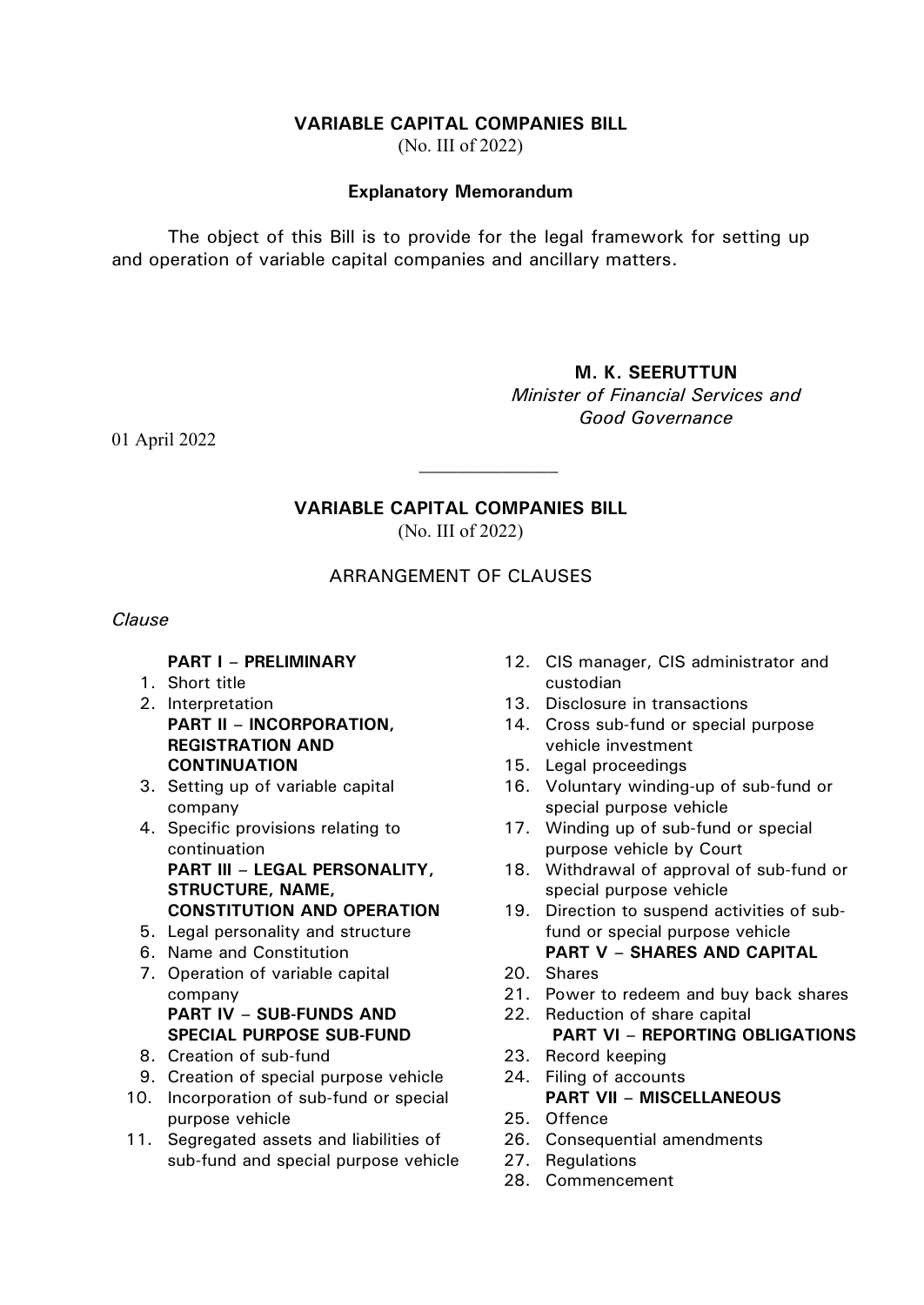# **A BILL**

 $\mathcal{L}_\text{max}$ 

## **To provide for the legal framework for setting up and operation of variable capital companies and ancillary matters**

ENACTED by the Parliament of Mauritius, as follows –

#### **PART I – PRELIMINARY**

#### **1. Short title**

This Act may be cited as the Variable Capital Companies Act 2022.

### **2. Interpretation**

 $(1)$  In this Act —

"Chief Executive" has the same meaning as in the Financial Services Act;

"CIS administrator" means a CIS administrator under section 99 of the Securities Act;

"CIS manager" has the same meaning as in the Securities Act

"closed-end fund" has the same meaning as in the Securities Act;

"collective investment scheme" has the same meaning as in the Securities Act;

"Commission" has the same meaning as in the Financial Services Act;

"Court" means the Bankruptcy Division of the Supreme Court;

"custodian" has the same meaning as in the Securities Act;

"Director-General" has the same meaning as in the Mauritius Revenue Authority Act;

"financial crime" has the same meaning as in the Financial Services Act;

"FSC Rules" has the same meaning as in the Financial Services Act;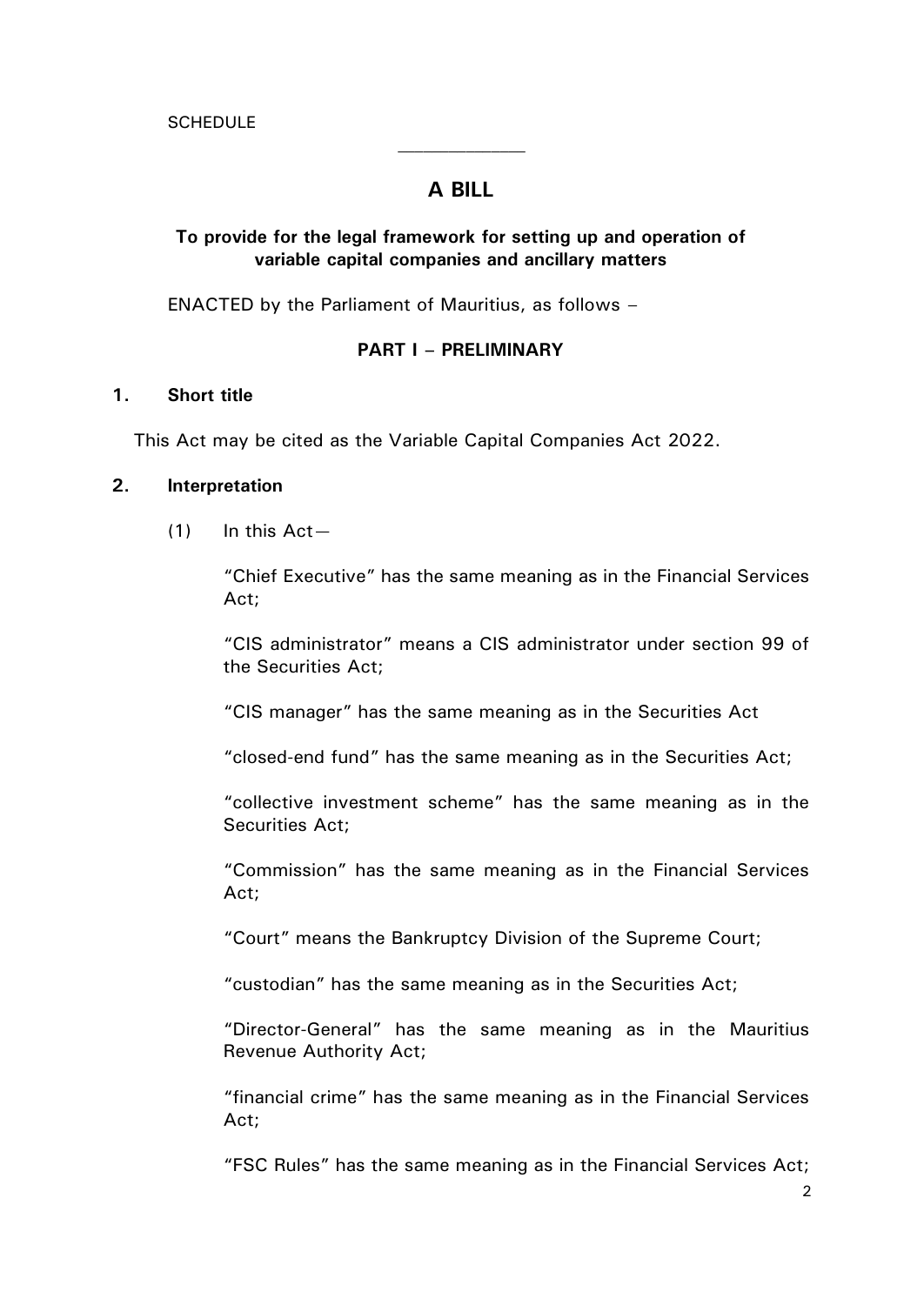"IFRS" has the same meaning as in the Financial Reporting Act;

"Minister" means the Minister to whom responsibility for the subject of financial services is assigned;

"relevant Acts" has the same meaning as in the Financial Services Act;

"Registrar" has the same meaning as in the Companies Act;

"special purpose vehicle" means a special purpose vehicle set up under section 9;

"sub-fund" means a sub-fund set up under section 8;

"VCC fund" means all the sub-funds of a variable capital company, together with its special purpose vehicles, where applicable.

(2) Subject to subsection (3), any word or expression defined in the Companies Act shall, unless the context otherwise requires, have the same meaning in this Act.

(3) The sections of the Companies Act set out in the Schedule shall not apply to this Act.

## **PART II – INCORPORATION, REGISTRATION AND CONTINUATION**

#### **3. Setting up of a variable capital company**

(1) A company may be incorporated under the Companies Act as a variable capital company.

(2) A company incorporated in Mauritius may be converted into a variable capital company.

(3) A company established in a jurisdiction other than Mauritius may be registered by way of continuation as a variable capital company.

### **4. Specific provisions relating to continuation**

(1) Where a company is registered by way of continuation under section 3(3), its articles of continuation shall –

(a) contain –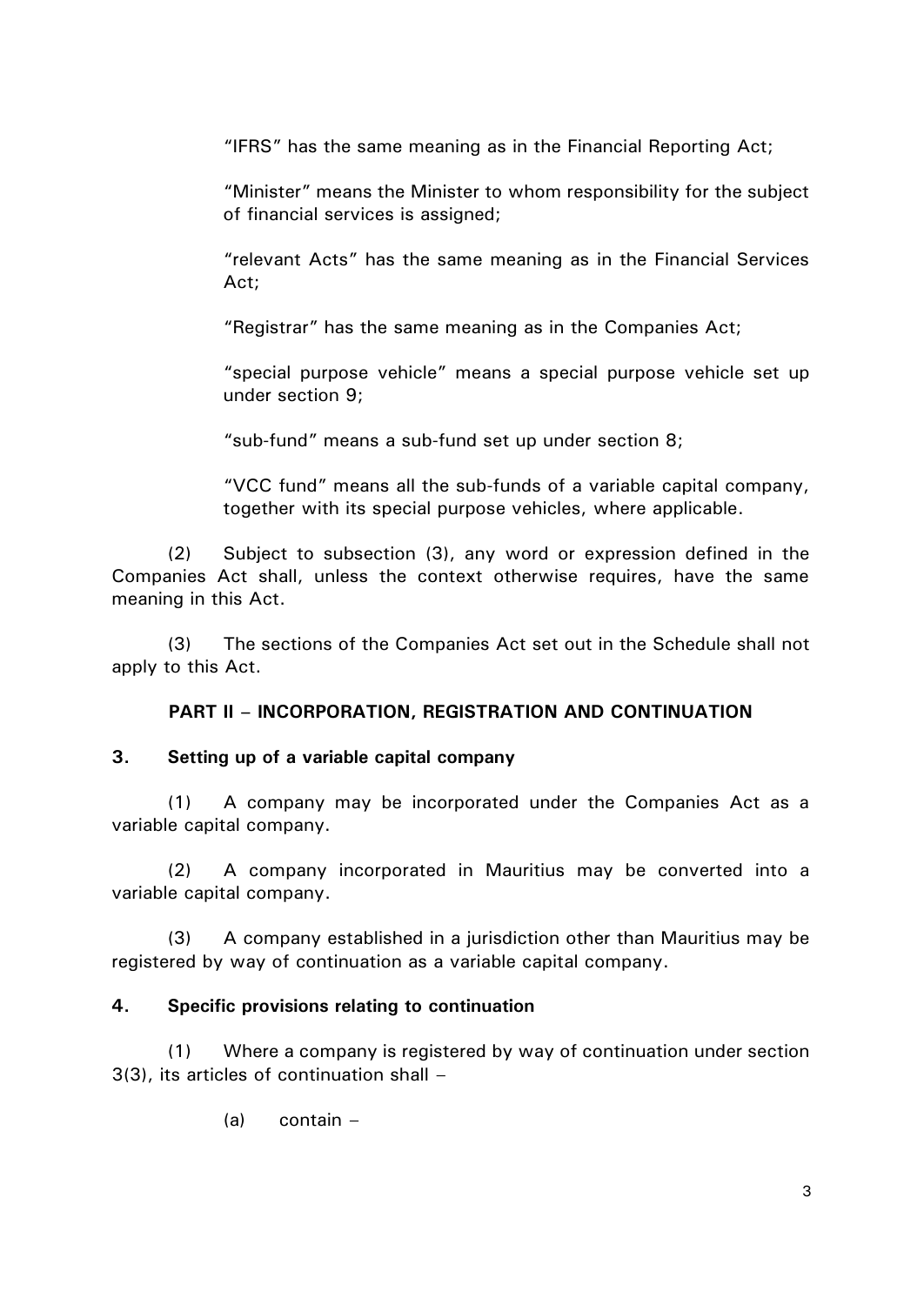- (i) the name of the company and the name under which it is being continued;
- (ii) the name of the jurisdiction under which it is incorporated;
- (iii) the date on which it was incorporated;
- (iv) the information required to be included in the constitution of a company in accordance with section 42 of the Companies Act; and
- (v) the amendments to its constitution, or its equivalent, that are to be effective upon registration under this Act of the articles of continuation; and
- (b) be submitted to the Registrar, together with  $-$ 
	- (i) a copy of the constitution of the company, or its equivalent; and
	- (ii) any evidence satisfactory to the Registrar that the company is in good standing.

(2) The articles of continuation containing the particulars in subsection (1) shall be approved –

- (a) by a majority of the directors or the other persons who are charged with exercising the powers of the company; or
- (b) in such other manner as may be established by the company for exercising the powers of the company.

(3) The Registrar shall, on payment of such fee as may be prescribed and on registration of the articles of continuation, issue a certificate of continuation, certifying that the company is registered as a variable capital company.

### **PART III – LEGAL PERSONALITY, STRUCTURE, NAME, CONSTITUTION AND OPERATION**

#### **5. Legal personality and structure**

- (1) A variable capital company shall
	- (a) be a body corporate; and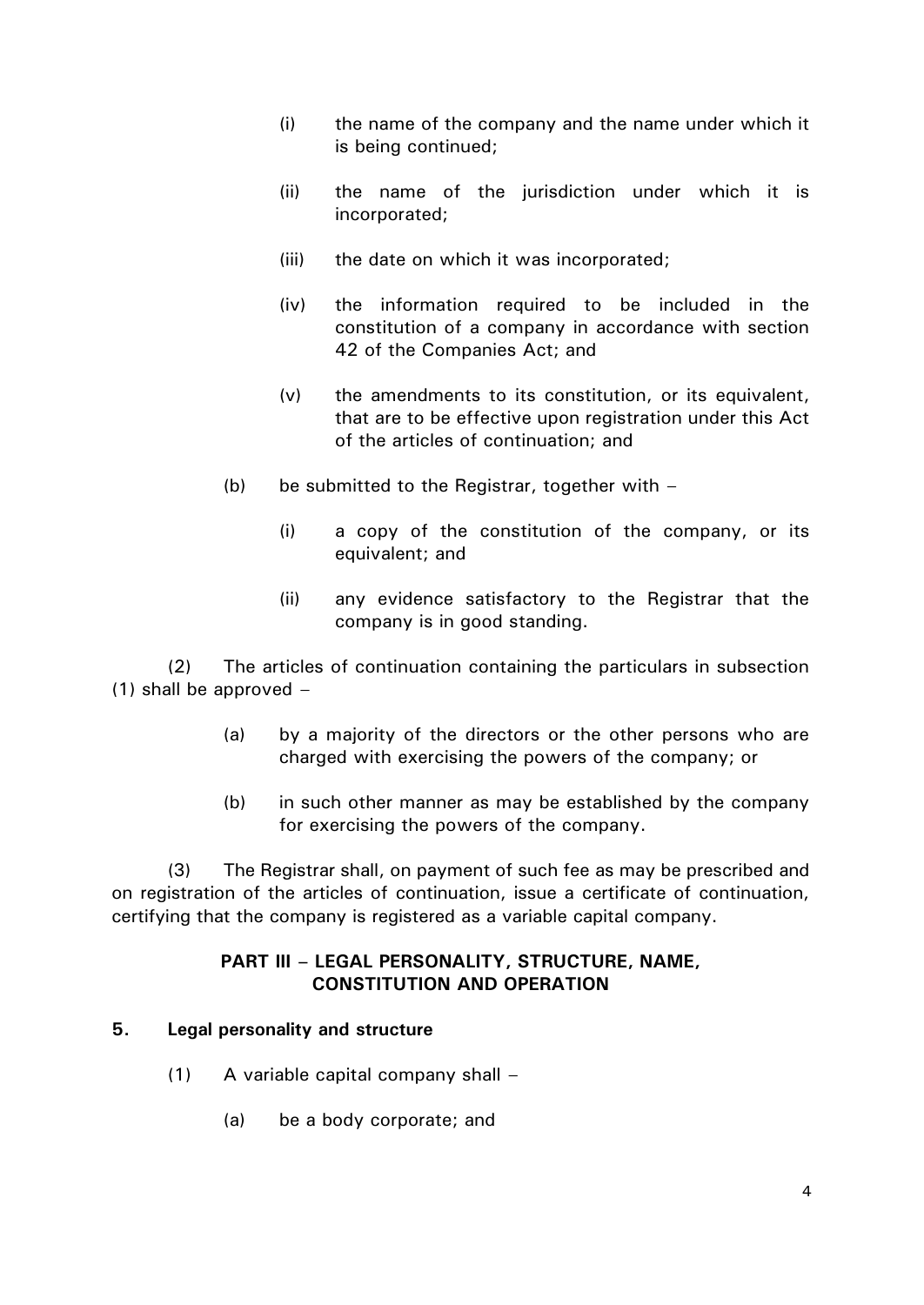(b) carry out its business through sub-funds and special purpose vehicles.

(2) A sub-fund or special purpose vehicle may have a legal personality that is distinct from a variable capital company.

# **6. Name and Constitution**

(1) Notwithstanding section 35 of the Companies Act, the name of a variable capital company shall include the words "Variable Capital Company" or "VCC" after its name.

(2) A sub-fund or special purpose vehicle of a variable capital company may have its own distinct name.

(3) A company incorporated under a foreign law and continued as a variable capital company may use the name designated in the articles of continuation with the addition of the word "Variable Capital Company" or "VCC" after its name.

(4) A variable capital company shall, at all times, have a written constitution which shall –

- (a) comply with the Companies Act; and
- (b) specify
	- (i) that the primary object of the company is to operate as a fund;
	- (ii) that the assets and liabilities of the company shall be measured on a fair value basis;
	- (iii) the rights attached to each category of shares of the company;
	- (iv) subject to subsection (5), that a share in a sub-fund operating as a collective investment scheme shall, subject to any applicable fee or charge provided in the constitution, be issued, redeemed or repurchased at a price equal to the proportion of the net asset value of the sub-fund represented by the share; and
	- (v) the policy of the company behind setting up a sub-fund or special purpose vehicle.
- (5) Subsection  $(4)(b)(iv)$  shall not apply to a share –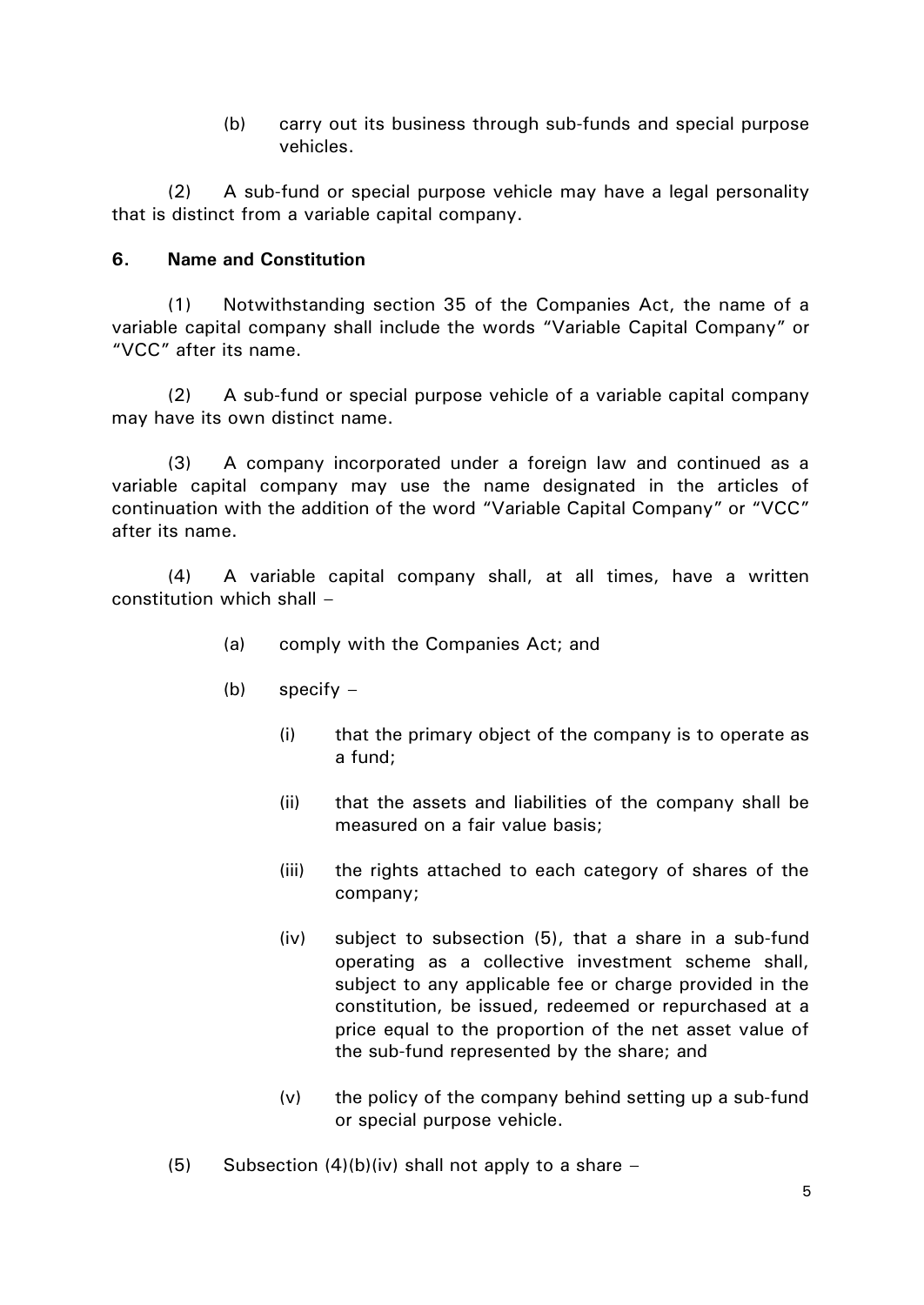- (a) issued during an initial offer period; or
- (b) of a closed-end fund listed on a securities exchange which is to be issued, redeemed or repurchased in accordance with the listing requirements of the securities exchange.

## **7. Operation of variable capital company**

(1) No company shall operate as a variable capital company unless that company is authorised by the Commission to operate a VCC fund.

(2) An application for an authorisation under this section shall be made in accordance with Part IV of the Financial Services Act and in such form and in such manner as may be specified in FSC Rules.

(3) The Commission may approve the operation of a sub-fund as a collective investment scheme or a closed-end fund and the sub-fund shall comply with the requirements of  $-$ 

- (a) the relevant Acts;
- (b) FSC Rules; and
- (c) any guideline issued by the Commission which is relevant to that category of collective investment schemes or closed-end funds.

## **PART IV – SUB-FUNDS AND SPECIAL PURPOSE SUB-FUND**

### **8. Creation of sub-fund**

(1) A variable capital company may create one or more sub-funds in accordance with this Act and its constitution.

(2) Where a sub-fund elects to have a legal personality separate from a variable capital company, it shall –

- (a) be incorporated in accordance with section 10; and
- (b) comply with such requirements as may be set out in  $-$ 
	- (i) regulations made under this Act;
	- (ii) FSC Rules; or
	- (iii) the constitution of the variable capital company.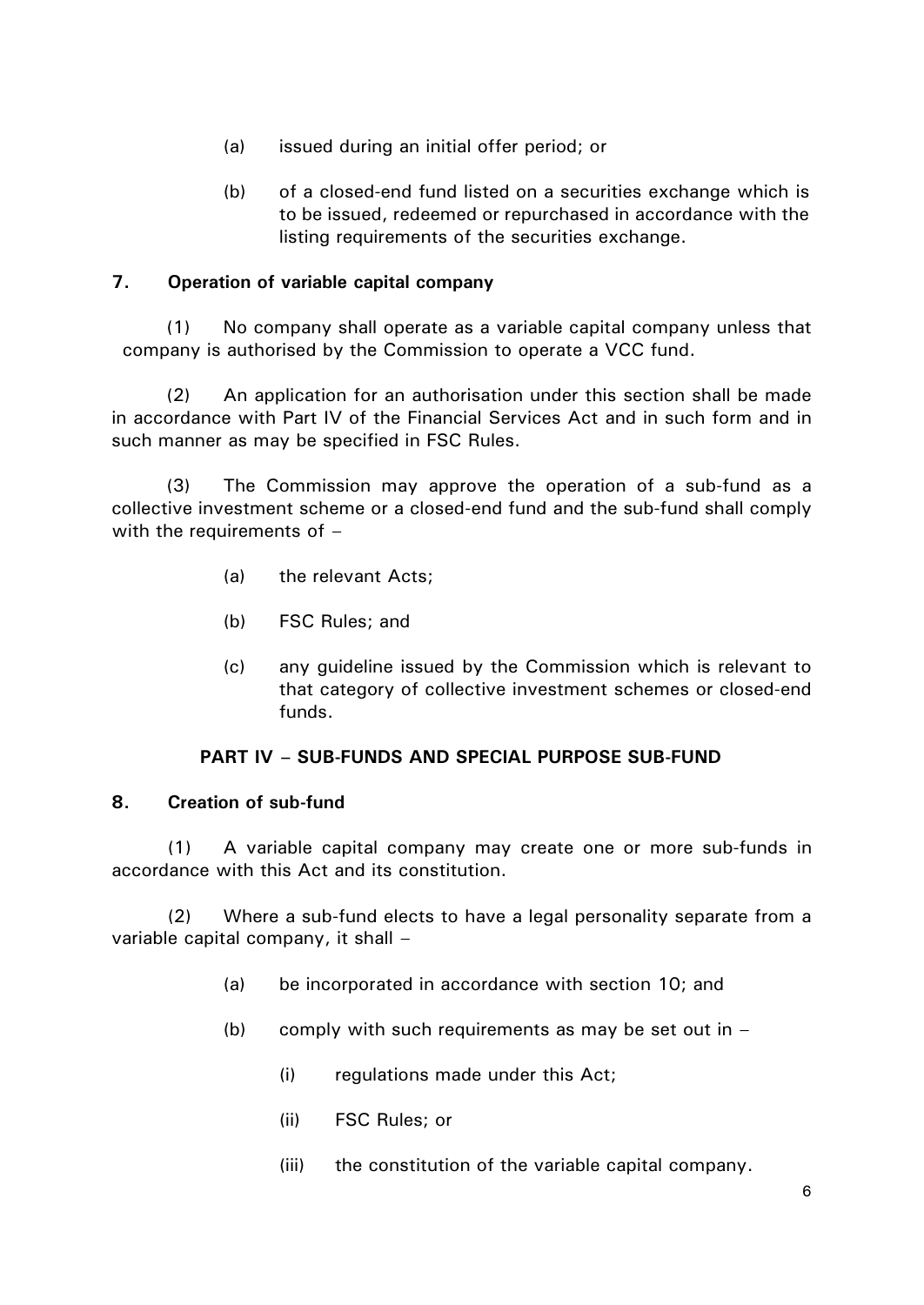(3) No sub-fund shall be created without the prior approval of the Commission.

- (4) An application for the creation of a sub-fund shall be  $-$ 
	- (a) made in such form and manner as the Commission may specify; and
	- (b) accompanied by such fee as may be specified in FSC Rules.

(5) Where the Commission approves an application under subsection (4), it may assign an approval number to the sub-fund.

#### **9. Creation of special purpose vehicle**

(1) A variable capital company may create one or more special purpose vehicles in accordance with this Act and its constitution.

- (2) A special purpose vehicle
	- (a) shall not operate as a fund;
	- (b) shall operate as a vehicle ancillary to
		- (i) the variable capital company; or
		- (ii) a sub-fund of the variable capital company.

(3) Where a special purpose vehicle elects to have a legal personality separate from the variable capital company, it shall –

- (a) be incorporated in accordance with section 10; and
- (b) comply with such requirements as may be set out in  $-$ 
	- (i) the regulations made under this Act;
	- (ii) FSC Rules; or
	- (iii) the constitution of the variable capital company.

(4) No special purpose vehicle shall be created without the approval of the Commission.

 $(5)$  An application for creation of a special purpose vehicle shall be –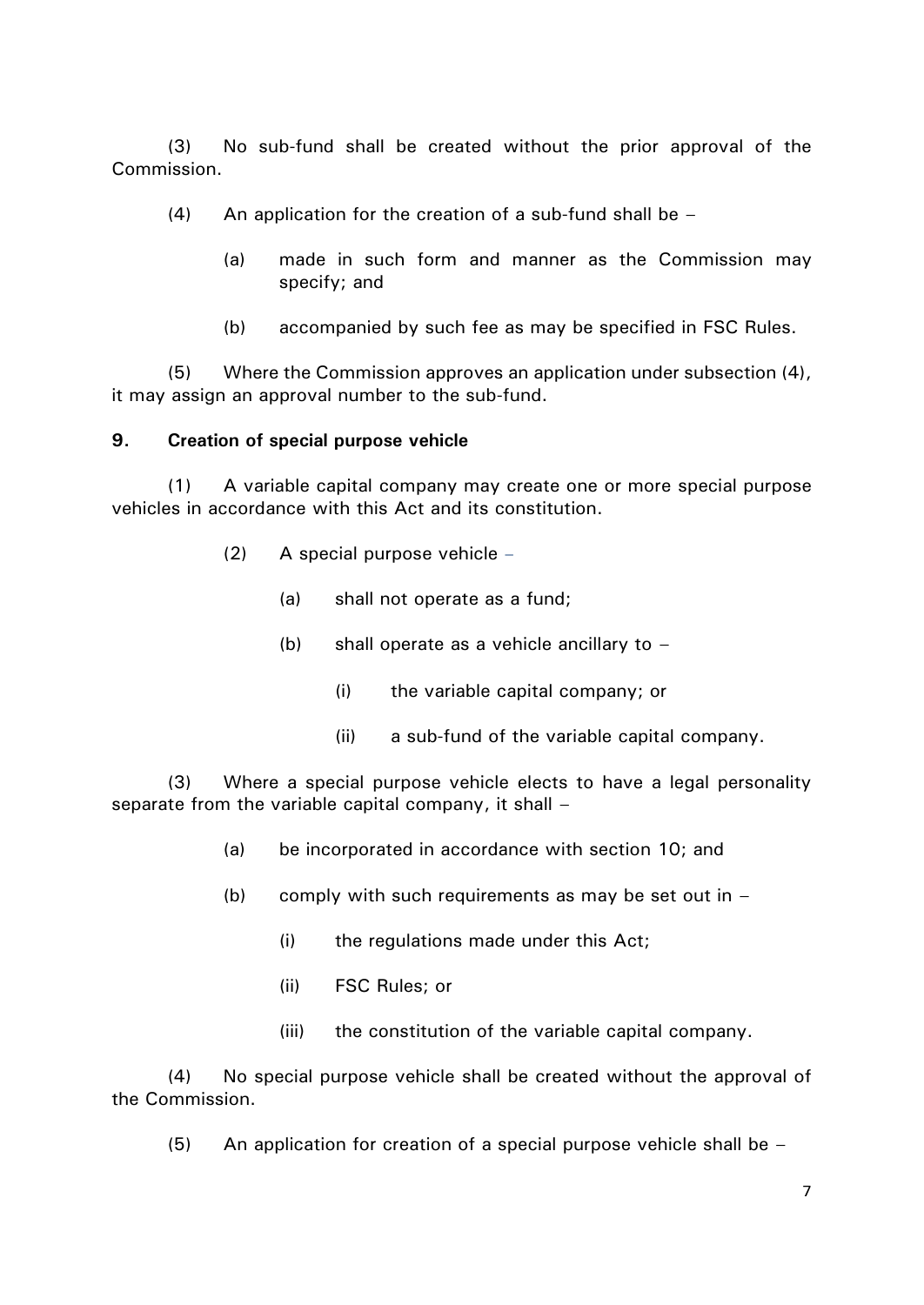- (a) made in such form and manner as the Commission may specify; and
- (b) accompanied by such fee as may be specified in FSC Rules.

(6) Where the Commission approves an application under subsection (5), it may assign an approval number to the special purpose vehicle.

### **10. Incorporation of sub-fund or special purpose vehicle**

(1) Where a sub-fund or special purpose vehicle elects to have a legal personality separate from the variable capital company, the sub-fund or special purpose vehicle shall be incorporated as a company under the Companies Act**.**

(2) The name of an incorporated sub-fund or special purpose vehicle shall include the expression "incorporated VCC sub-fund" or "incorporated VCC special purpose vehicle".

(3) The constitution of an incorporated sub-fund or special purpose vehicle shall state whether it is an incorporated sub-fund or special purpose vehicle of a variable capital company.

(4) Notwithstanding the provisions of any other enactment, a sub-fund or special purpose vehicle incorporated under this Act shall not be a subsidiary of its variable capital company by virtue only of the fact that it is a sub-fund or special purpose vehicle of that variable capital company.

(5) A sub-fund or special purpose vehicle incorporated under this Act shall have the same registered office as its variable capital company.

(6) Unless otherwise provided by its constitution, the directors of the variable capital company shall be the directors of each of its sub-funds or special purpose vehicles.

# **11. Segregated assets and liabilities of sub-fund and special purpose vehicle**

(1) The assets of a sub-fund or special purpose vehicle of a variable capital company shall not be used to discharge any liability of the variable capital company or any other sub-fund or special purpose vehicle of the variable capital company, including during the winding up, administration or receivership of the sub-fund, special purpose vehicle or variable capital company.

(2) Without prejudice to subsection (1), every asset attributable to a subfund or special purpose vehicle shall –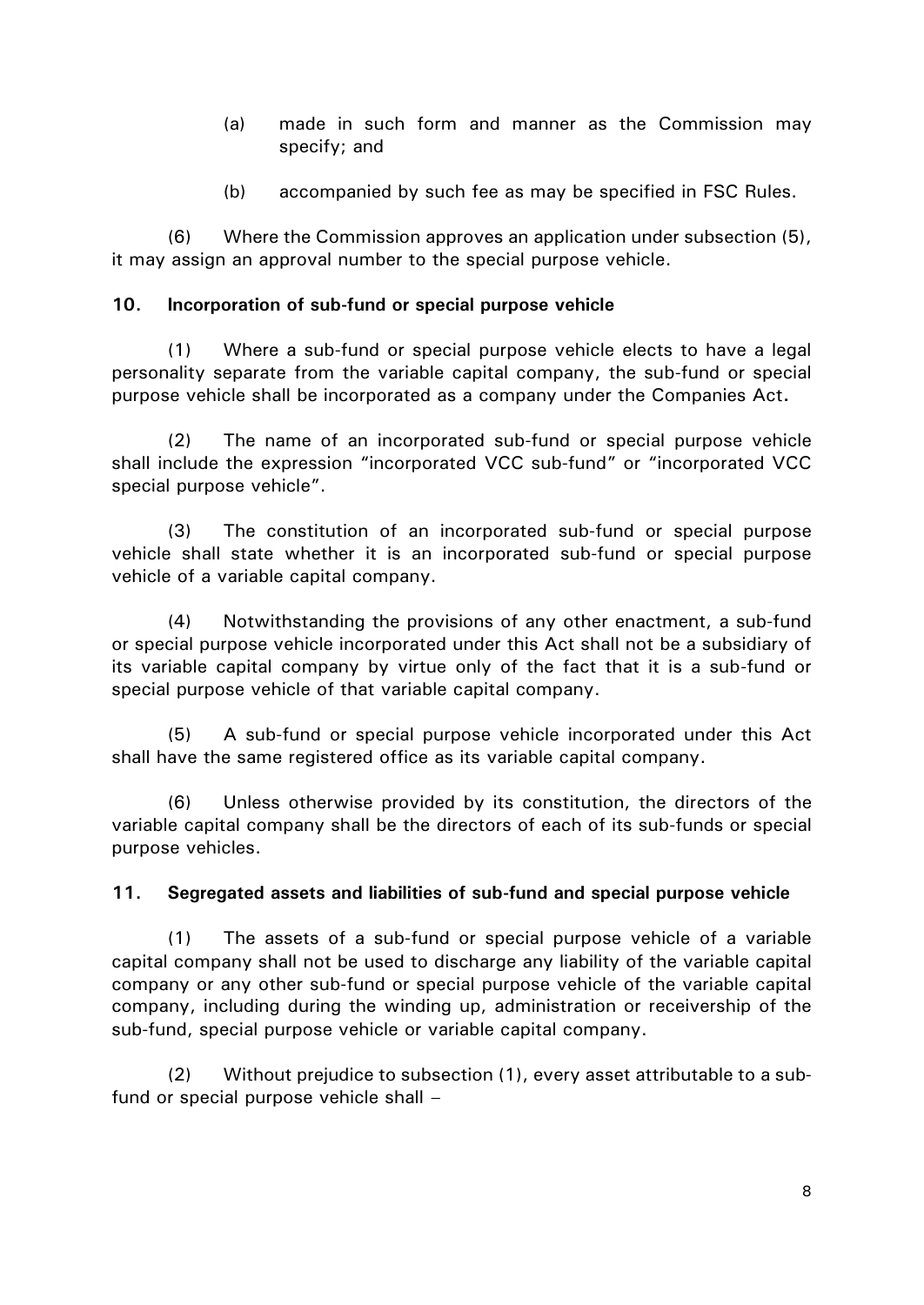- (a) be available only to the creditors of the company who are creditors in respect of that sub-fund or special purpose vehicle; and
- (b) subject to section 48A of the Income Tax Act, be protected from the creditors of the company who are not creditors in respect of that sub-fund or special purpose vehicle, including from any statutory, regulatory or Government body.

(3) Any provision of an agreement or the constitution of a variable capital company that it is inconsistent with subsection (1) shall be void.

(4) A variable capital company may allocate any asset or liability that is not attributable to any particular sub-fund or special purpose vehicle, between its sub-funds or special purpose vehicles in such manner as it considers not to be prejudicial to participants in the sub-funds or special purpose vehicle.

# **12. CIS manager, CIS administrator and custodian**

(1) Subject to subsection (2), where a sub-fund of a variable capital company is required by law or the Commission to appoint a CIS manager, CIS administrator, custodian or other service provider, the variable capital company may appoint that CIS manager, CIS administrator, the custodian or other service provider, as the case may be.

(2) Nothing in this section shall prevent a sub-fund from appointing, where required, its own CIS manager, CIS administrator, custodian or other service provider.

### **13. Disclosure in transactions**

- (1) A variable capital company shall
	- (a) inform a person with whom it transacts that it is a variable capital company;
	- (b) disclose the following in every agreement, contract, document or transaction that refers to any of its sub-funds or special purpose vehicles –
		- (i) the name of the sub-fund or special purpose vehicle;
		- (ii) whether the sub-fund or special purpose vehicle has a separate legal personality, and, if so, its registration number;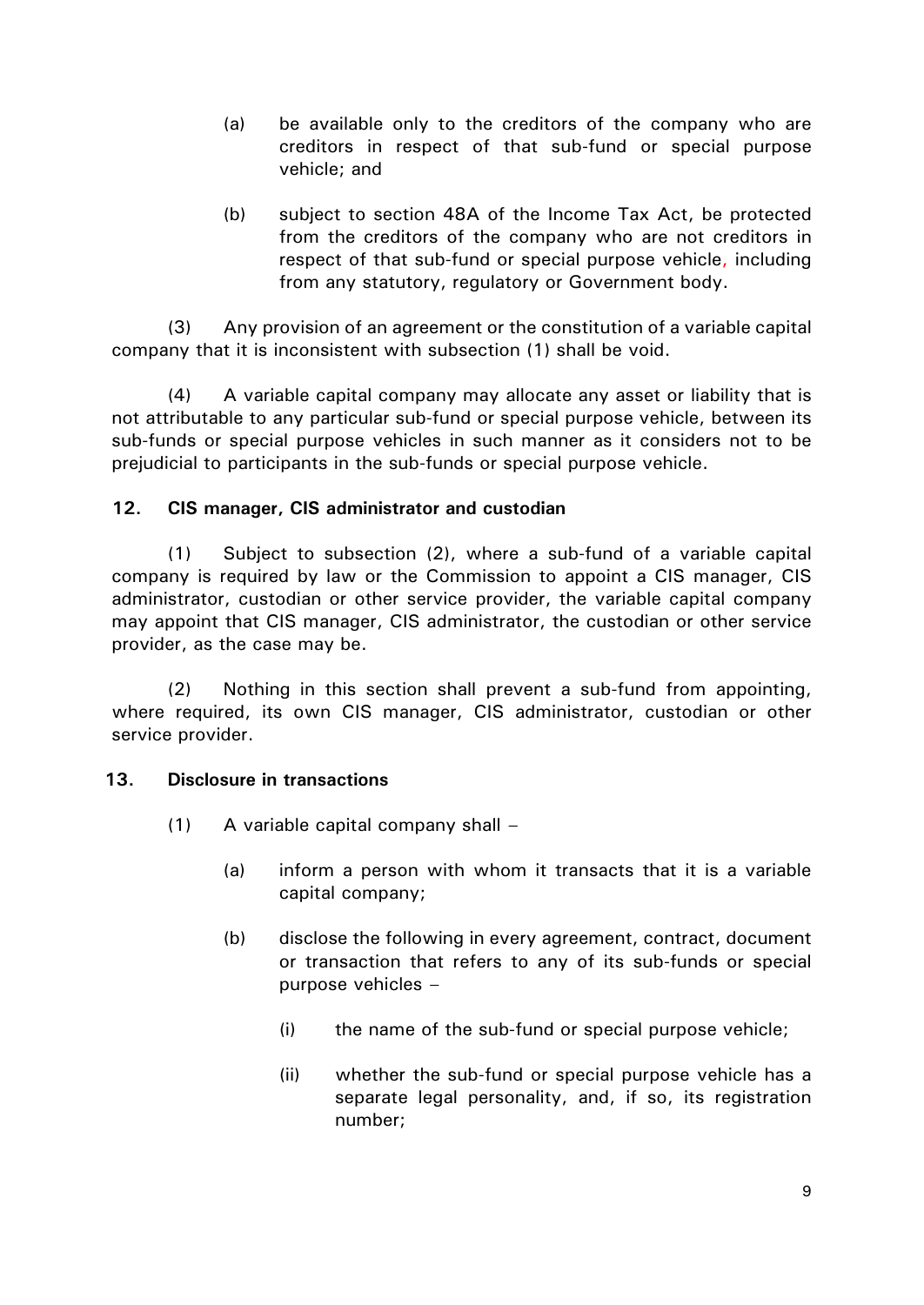- (iii) the approval number of the sub-fund or special purpose vehicle; and
- (iv) the fact that the assets and liabilities of the sub-fund or special purpose vehicle are segregated in accordance with this Act.

(2) Where a special purpose vehicle of a variable capital company issues debentures, the register of debentures of the variable capital company shall state the name and the registration number of that special purpose vehicle.

(3) Where the assets of a special purpose vehicle of a variable capital company are subject to a charge, the deed of the charge shall specify the name and registration number of that special purpose vehicle.

### **14. Cross sub-fund or special purpose vehicle investment**

(1) Subject to subsection (2) and the constitution of a variable capital company, a sub-fund or special purpose vehicle of that variable capital company may invest its assets into another sub-fund or special purpose vehicle of the variable capital company.

(2) (a) A sub-fund of a variable capital company shall not invest in another sub-fund or special purpose vehicle of the company that has already invested in it.

(b) A special purpose vehicle of a variable capital company shall not invest in another sub-fund or special purpose vehicle of the company that has already invested in it.

#### **15. Legal proceedings**

Where a variable capital company is initiating, or is subject to, any legal proceeding in respect of a sub-fund or special purpose vehicle, any order or judgment shall be restricted to that sub-fund or special purpose vehicle.

### **16. Voluntary winding up of sub-fund or special purpose vehicle**

(1) No sub-fund or special purpose vehicle shall be wound up voluntarily, except in accordance with a plan approved by the Commission.

(2) The Commission shall not approve a plan for the winding up of a subfund or special purpose vehicle unless it is satisfied that the interests of the participants in that sub-fund or special purpose vehicle are properly protected.

(3) Where the Commission approves the voluntary winding up of a subfund or special purpose vehicle that has a legal personality separate from its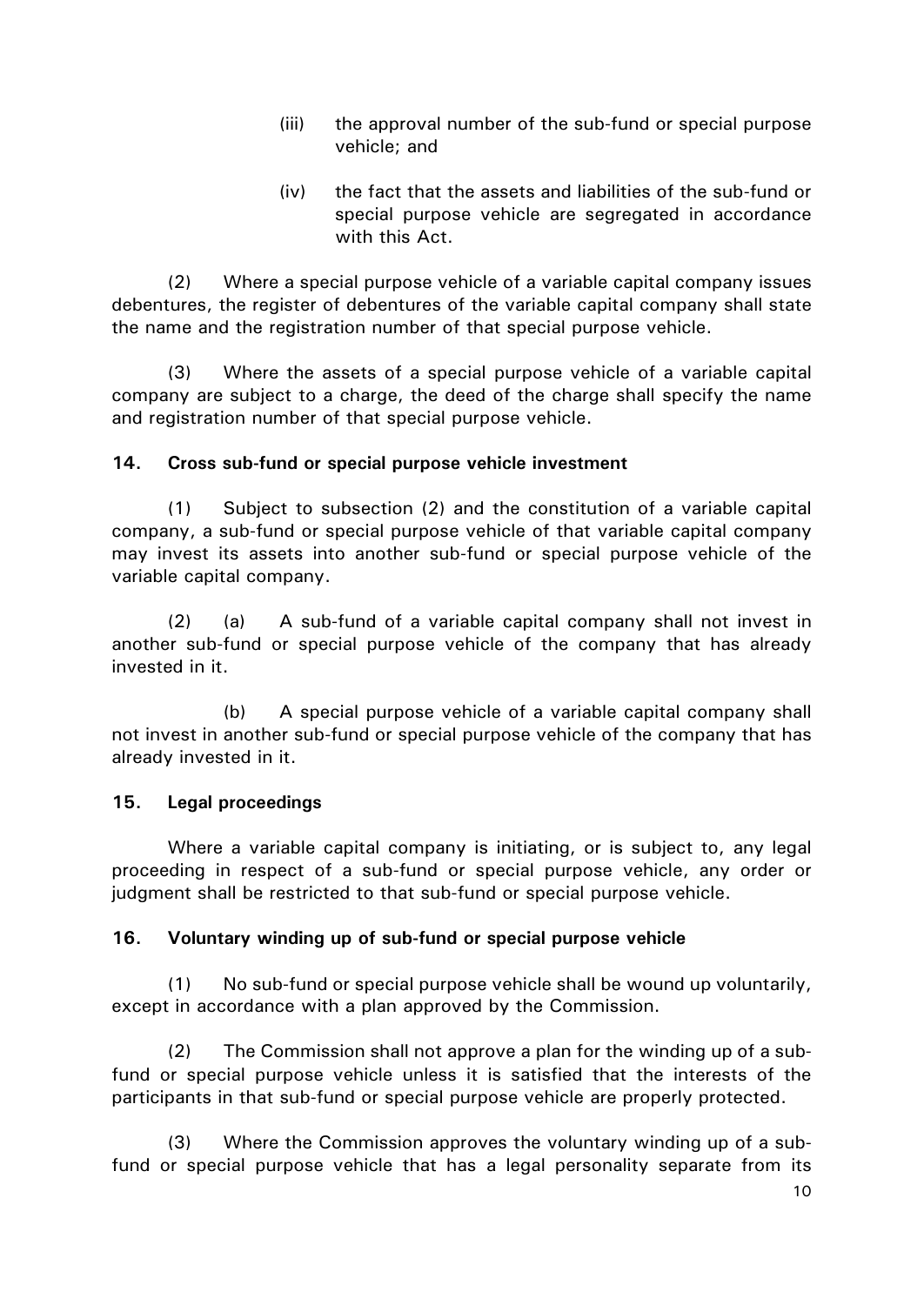variable capital company, the provisions of the Insolvency Act relating to voluntary winding-up shall apply with such adaptations and modifications as may be necessary.

## **17. Winding up of sub-fund or special purpose vehicle by Court**

(1) Without prejudice to section 102(2) of the Insolvency Act, the Court may, on an application made by  $-$ 

- (a) the Commission;
- (b) a creditor of a sub-fund or special purpose vehicle;
- (c) the CIS manager of a variable capital company or any of its sub-funds; or
- (d) the Board of a variable capital company or any of its subfunds,

order the winding up of a sub-fund or special purpose vehicle.

(2) Where an application under subsection (1) is made by a person other than the Commission, the Commission shall be a party to the application.

(3) The Court shall not make an order under subsection (1) unless it is satisfied that –

- (a) the sub-fund or special purpose vehicle is being operated in contravention of this Act, any FSC Rule or its constitutive documents;
- (b) the winding up of the sub-fund or special purpose vehicle is necessary to protect the interests of investors in, or creditors of, the sub-fund or special purpose vehicle; or
- (c) it is just and equitable to make the order.

(4) A sub-fund or special purpose vehicle that has a legal personality separate from its variable capital company shall be wound up in accordance with the relevant provisions of the Insolvency Act.

### **18. Withdrawal of approval of sub-fund or special purpose vehicle**

(1) Without prejudice to its powers under the relevant Acts, the Commission may revoke an approval granted under section 8 or 9 where it is satisfied that a sub-fund or special purpose vehicle –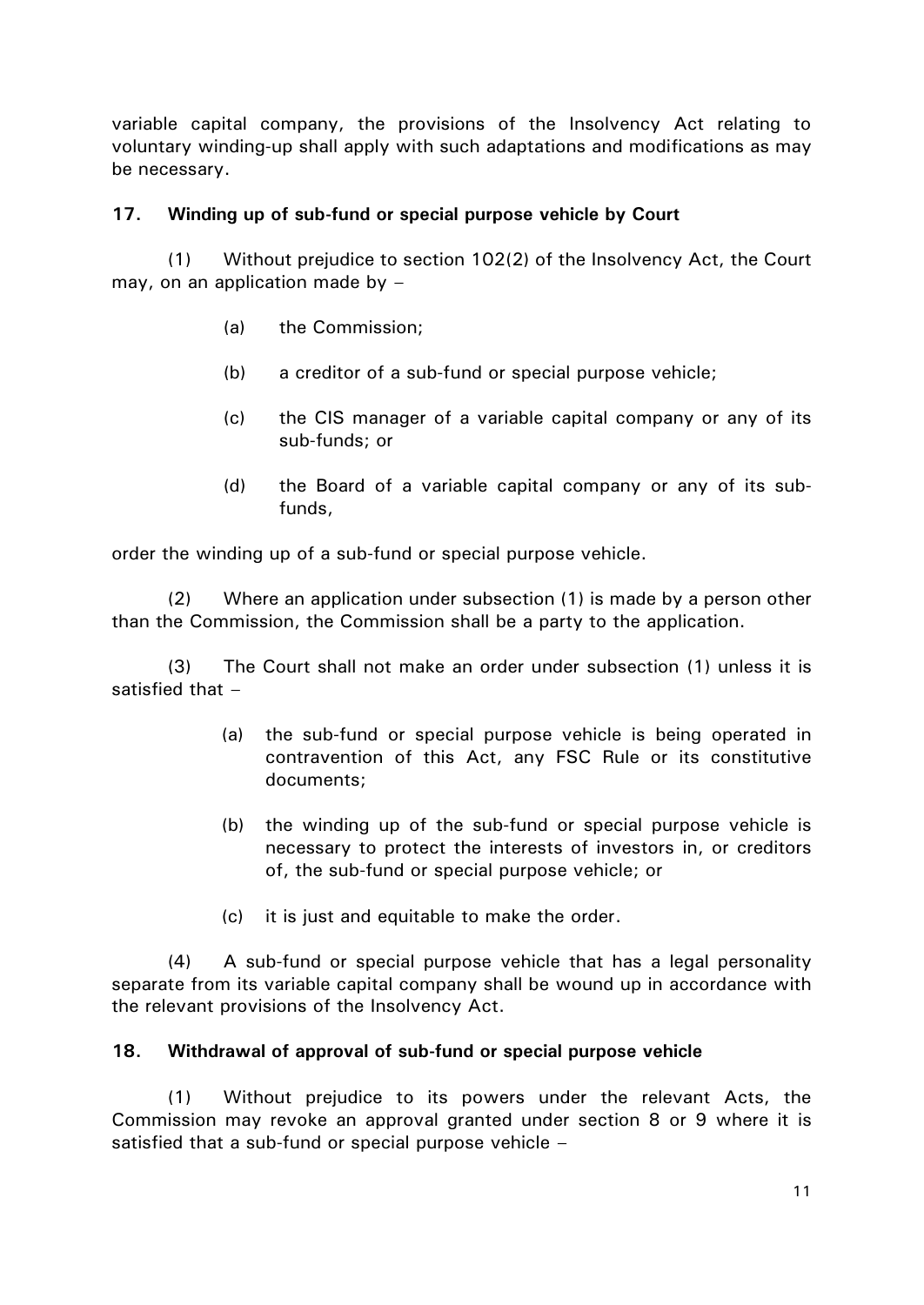- (a) has contravened any of the relevant Acts, any direction or order issued under any of the relevant Acts or any condition of an authorisation or approval granted by the Commission;
- (b) is carrying out his business in a manner which threatens the integrity of the financial system of Mauritius or is contrary or detrimental to the interest of the public;
- (c) has committed a financial crime;
- (d) no longer fulfils any condition or criterion relating to the approval granted under section 8 or 9;
- (e) no longer carries out the activity in respect of which the approval was granted under section 8 or 9; or
- (f) has failed to commence business within 6 months of the approval being granted under section 8 or 9.
- (2) Where the Commission has withdrawn an approval under subsection  $(1) -$ 
	- (a) it may issue to the variable capital company a direction to take such measures as it thinks fit to safeguard the interests of investors and the reputation of Mauritius as an international financial centre, including a direction to wind up a sub-fund or special purpose vehicle; and
	- (b) the variable capital company shall, within 7 days, inform the Registrar of the withdrawal the approval.

# **19. Direction to suspend activities of sub-fund or special purpose vehicle**

(1) Where the Chief Executive is satisfied, on reasonable grounds, that it is urgent and necessary to do so –

- (a) for the prevention or mitigation of damage to the integrity of the financial services industry or to any part thereof;
- (b) for the protection of the interests of the investors in a variable capital company or the interests of the public in general; or
- (c) for the protection of the good repute of Mauritius as a centre for financial services,

he may, by notice, direct a variable capital company to suspend the activities of any of its sub-funds or special purpose vehicles.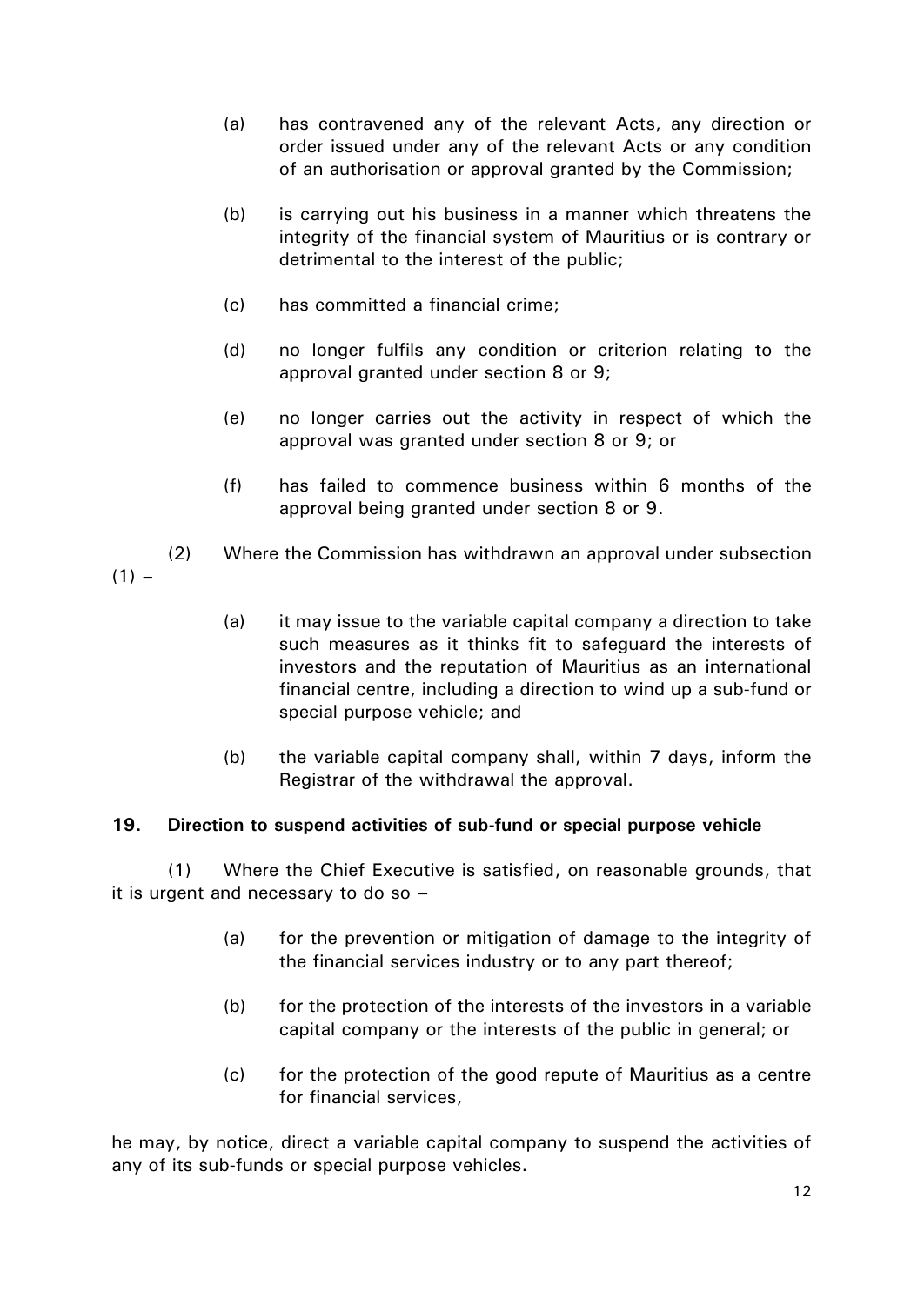(2) The Chief Executive shall not give a direction under subsection (1) unless he gives a variable capital company –

- (a) prior notice of his intention together with reasons for the proposed direction; and
- (b) a reasonable opportunity to make representations in relation to the proposed decision.

# **PART V – SHARES AND CAPITAL**

### **20. Shares**

(1) (a) A variable capital company may issue shares in its sub-funds and special purpose vehicles.

(b) The proceeds of the shares issued under paragraph (a) shall be comprised in the assets attributable to the sub-fund or special purpose vehicle in respect of which the shares were issued.

(2) A dividend may be paid in respect of shares of a sub-fund or special purpose vehicle by reference only to the assets and liabilities attributable to that sub-fund or special purpose vehicle.

### **21. Power to redeem and buy back shares**

(1) A variable capital company may redeem or buy back its shares or those of its sub-funds and special purpose vehicles in accordance with its constitution.

(2) Where shares in a sub-fund or special purpose vehicle are redeemed or bought back, a shareholder shall be entitled to a refund in accordance with the number of shares he owns.

# **22. Reduction of share capital**

(1) (a) A variable capital company may make an application to the Registrar for an authorisation to reduce its share capital or that of its sub-funds or special purpose vehicles.

(b) A shareholder in a variable capital company may make an application to the Registrar for an authorisation to reduce the share capital of the sub-fund or special purpose vehicle in which he holds shares.

(2) A reduction under subsection (1) may be authorised –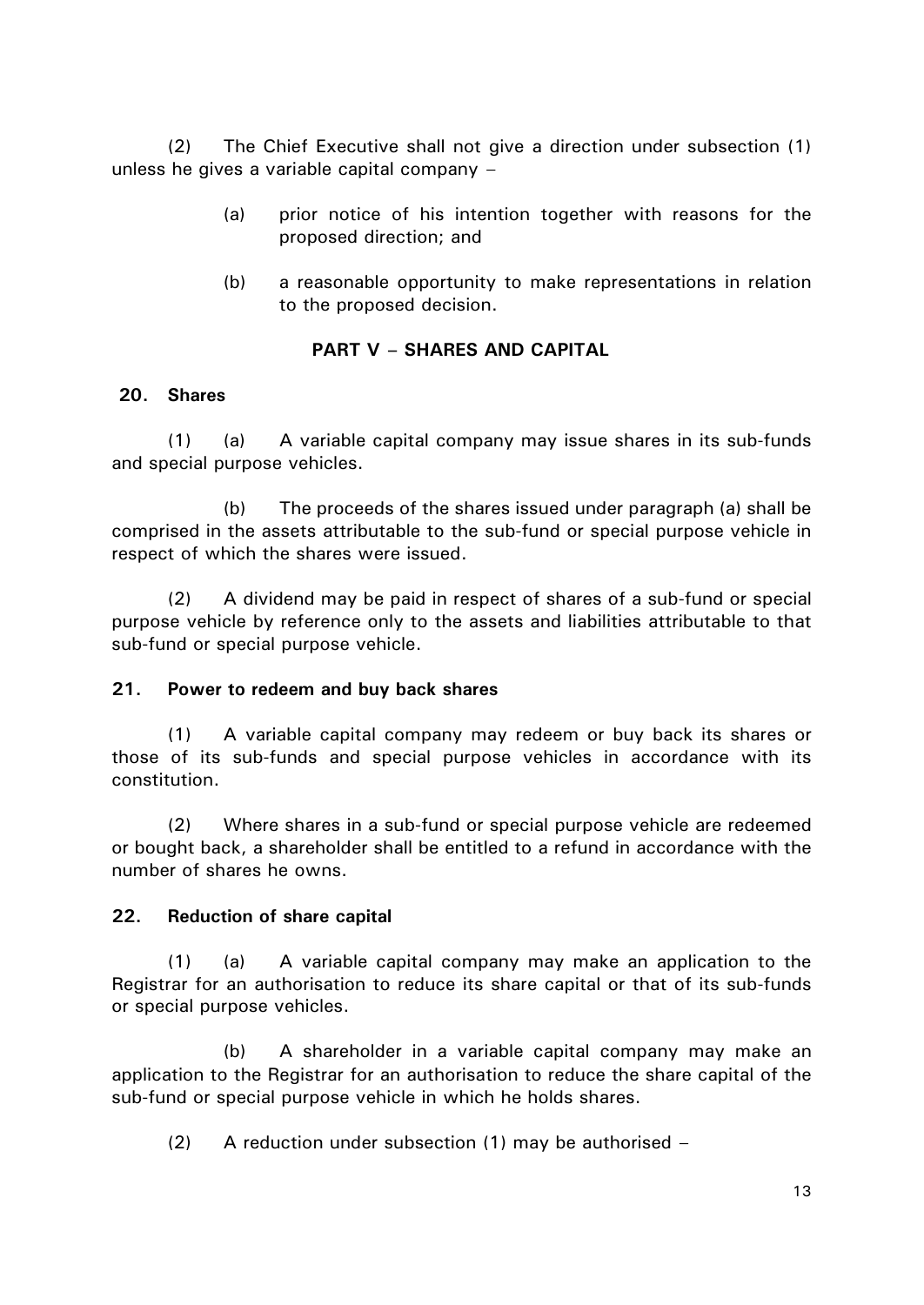- (a) to extinguish or reduce the liability on any shares in respect of share capital not paid up; or
- (b) with or without extinguishing or reducing any liability on any shares, to –
	- (i) cancel any paid-up share capital which is lost or unrepresented by available assets; or
	- (ii) pay off any paid-up share capital which exceeds the requirements of the variable capital company.

(3) The Registrar shall authorise the reduction of share capital where he is satisfied that –

- (a) a special resolution for the reduction of share capital is filed;
- (b) the variable capital company has provided sufficient guarantees to secure payment of its liabilities to every creditor;
- (c) no creditor is unfairly prejudiced by the reduction; and
- (d) the variable capital company demonstrates that it satisfies the solvency test.

 $(4)$  For the purpose of subsection  $(3)(d)$ , a variable capital company shall be regarded as satisfying the solvency test where –

- (a) the company is able to pay its debts as they become due in the normal course of business; and
- (b) the value of the company's assets is greater than the value of its liabilities, including contingent liabilities.

(5) For the purpose of subsection (4)(b), the following may be considered –

- (a) the most recent financial statements of the company;
- (b) all other circumstances that all directors know, or ought to know, that affect, or may affect, the value of the company's assets and the value of the company's liabilities, including its contingent liabilities;
- (c) any valuation of assets or estimates of liabilities that are reasonable in the circumstances;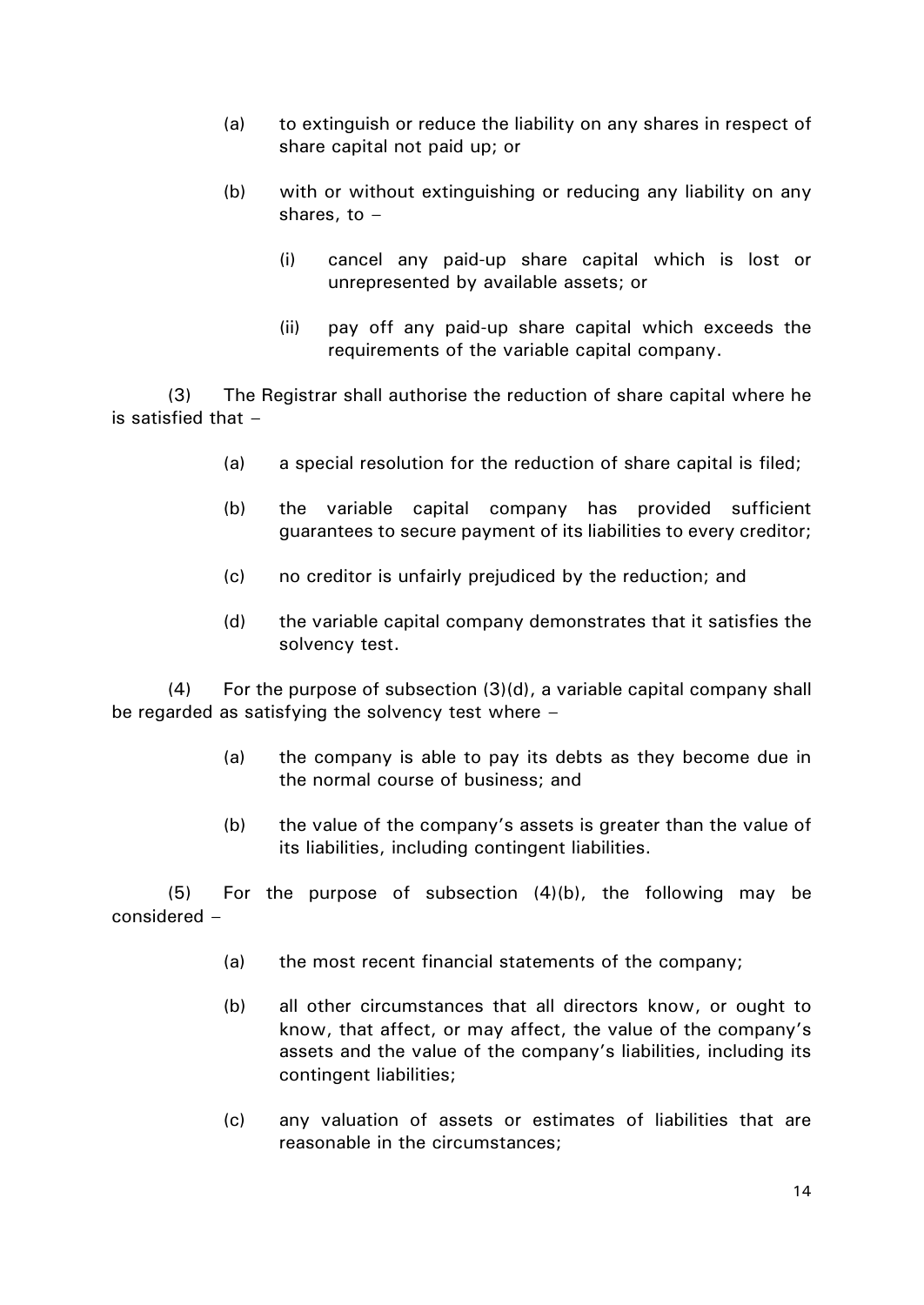- (d) the likelihood of any contingency occurring;
- (e) any claim that the company is entitled to make and can reasonably expect to be met; or
- (f) any contingent liability that the company can reasonably expect to reduce or extinguish.

(6) (a) Any creditor that is prejudiced by an authorised reduction of capital under this section may apply to the Court for redress or for an order restraining or prohibiting such reduction.

(b) The Court shall, in determining an application under paragraph (a), have regard to this section and such other factors or circumstances as it may deem fit.

# **PART VI – REPORTING OBLIGATIONS**

#### **23. Record keeping**

In addition to the record keeping requirements provided in the Companies Act and the relevant Acts, a variable capital company shall –

- (a) keep separate records for the variable capital company and each of its sub-funds and special purpose vehicles that –
	- (i) sufficiently explain the transactions and financial position of the variable capital company and its sub-funds and special purpose vehicles; and
	- (ii) would be necessary for the preparation of true and fair financial statements; and
- (b) establish and maintain adequate internal accounting controls to ensure that –
	- (i) the assets of the variable capital company and each of its subfunds and special purpose vehicles are safeguarded against loss from unauthorised use or disposition; and
	- (ii) the transactions of the variable capital company and each of its sub-funds and special purpose vehicles are properly authorised and recorded in such manner as to permit the preparation of true and fair financial statements and maintain accountability of assets.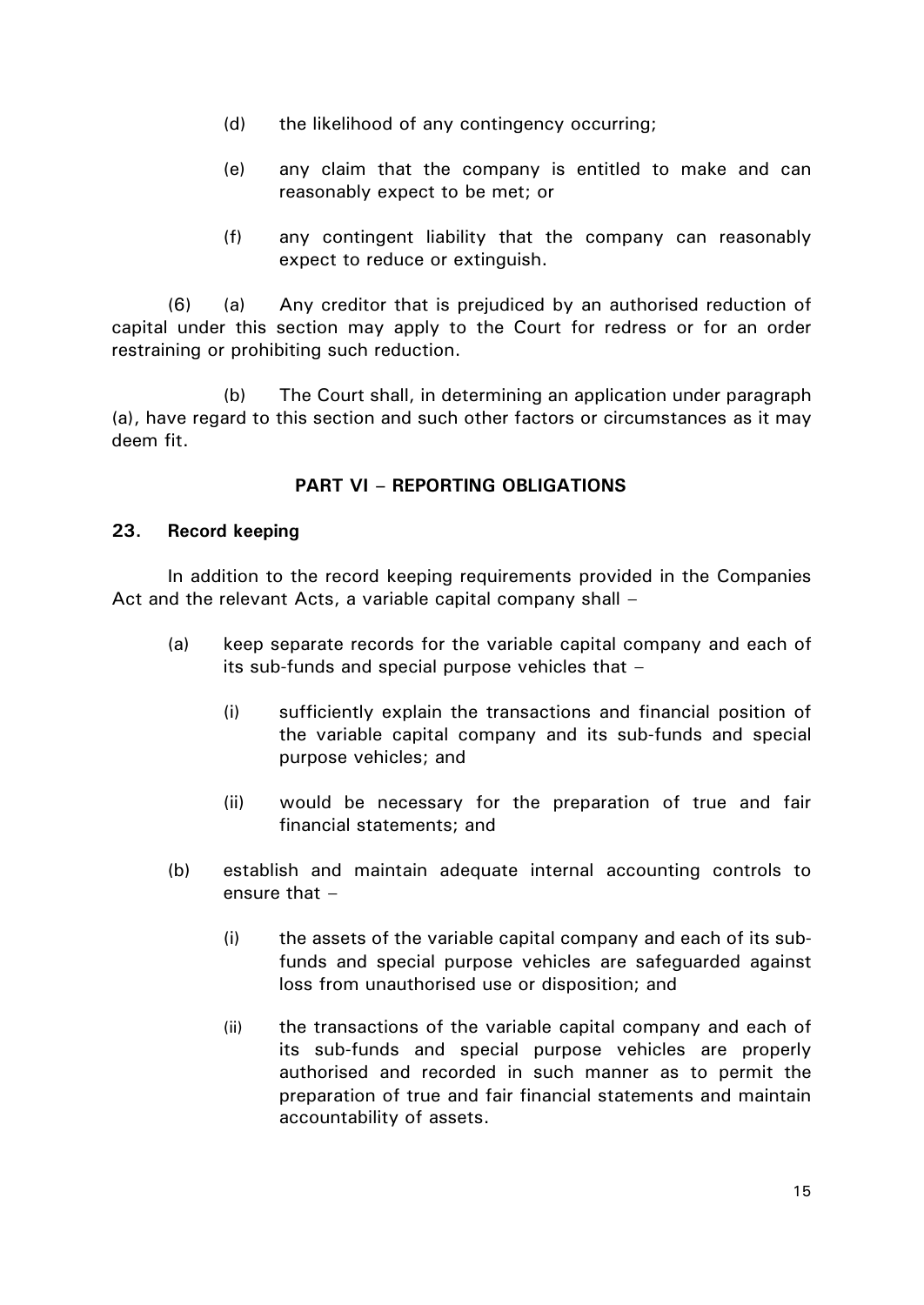#### **24. Filing of accounts**

(1) Notwithstanding sections 210 and 211 of the Companies Act, but subject to subsection (3), a variable capital company incorporated under this Act may, at any time, by giving irrevocable notice in writing simultaneously to the Registrar and to the Director-General, elect to present separate financial statements in respect of each of its sub-funds and special purpose vehicles in accordance with IFRS or any other internationally accepted accounting standards.

(2) Where a variable capital company makes an election under subsection (1), it shall present separate financial statements in respect of each of its sub-funds and special purpose vehicles as from the accounting period in respect of which the notice is given.

(3) Where a sub-fund or special purpose vehicle has a legal personality that is separate from its variable capital company, it shall file its financial statements separately from the variable capital company.

(4) A variable capital company, sub-fund or special purpose vehicle shall, where applicable, comply with the requirements of the relevant Acts or Companies Act regarding the filing of financial statements, annual reports and other relevant accounting documents.

### **PART VII – MISCELLANEOUS**

### **25. Offence**

Any person who contravenes this Act shall commit an offence and shall, on conviction, be liable to a fine not exceeding 500,000 rupees and to imprisonment for a term not exceeding 5 years.

#### **26. Consequential amendments**

(1) The Financial Intelligence and Anti-Money Laundering Act is amended, in section 2, by deleting the definition of "financial institution" and replacing it by the following definition –

"financial institution" means –

- (a) an institution or a person licensed, registered or authorised under –
	- (i) the Captive Insurance Act;
	- (ii) section 14, 77, 77A or 79A of the Financial Services Act;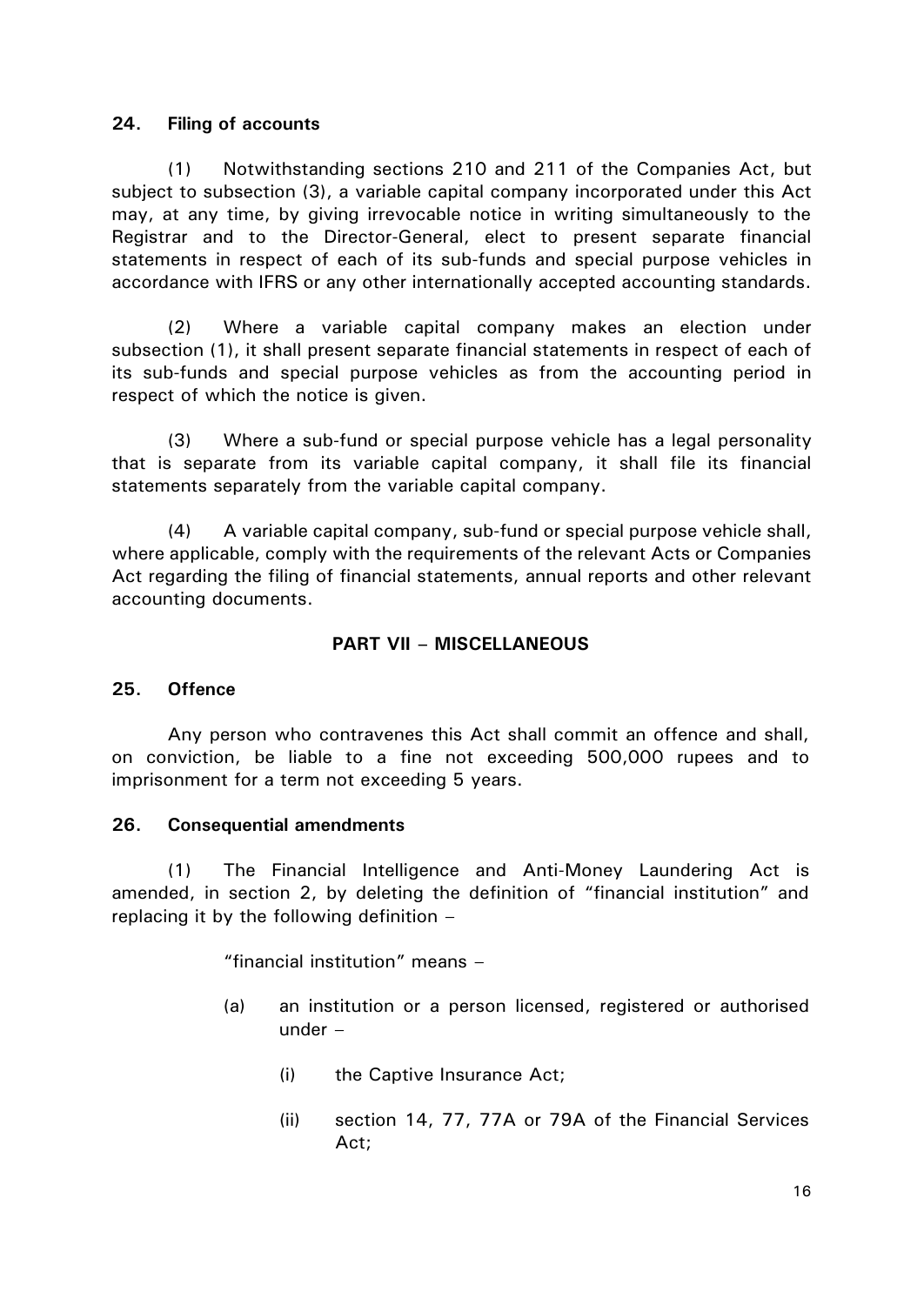- (iii) the Insurance Act, other than an insurance salesperson;
- (iv) section 12 of the Private Pension Schemes Act;
- (v) the Securities Act, other than an entity registered with that Act as a reporting issuer and which does not conduct any financial activities;
- (vi) the Trusts Act as a qualified trustee;
- (vii) the Variable Capital Companies Act 2022;
- (viii) the Virtual Asset and Initial Token Offering Services Act 2021; or
- (b) a credit union;

(2) The Financial Services Act is amended, in the First Schedule, by inserting, in the appropriate alphabetical order, the following item –

Variable Capital Companies Act 2022

- (3) The Income Tax Act is amended
	- (a) in section  $2 -$ 
		- (i) by deleting the definition of "company" and replacing it by the following definition –

"company" –

- (a) means a body corporate, other than a local authority, incorporated in Mauritius or elsewhere; and
- (b) includes
	- (i) a non-resident société;
	- (ii) a cell of a protected cell company;
	- (iii) a variable capital company, its sub-fund or special purpose vehicle;
	- (iv) a Foundation;
	- (v) a trust; or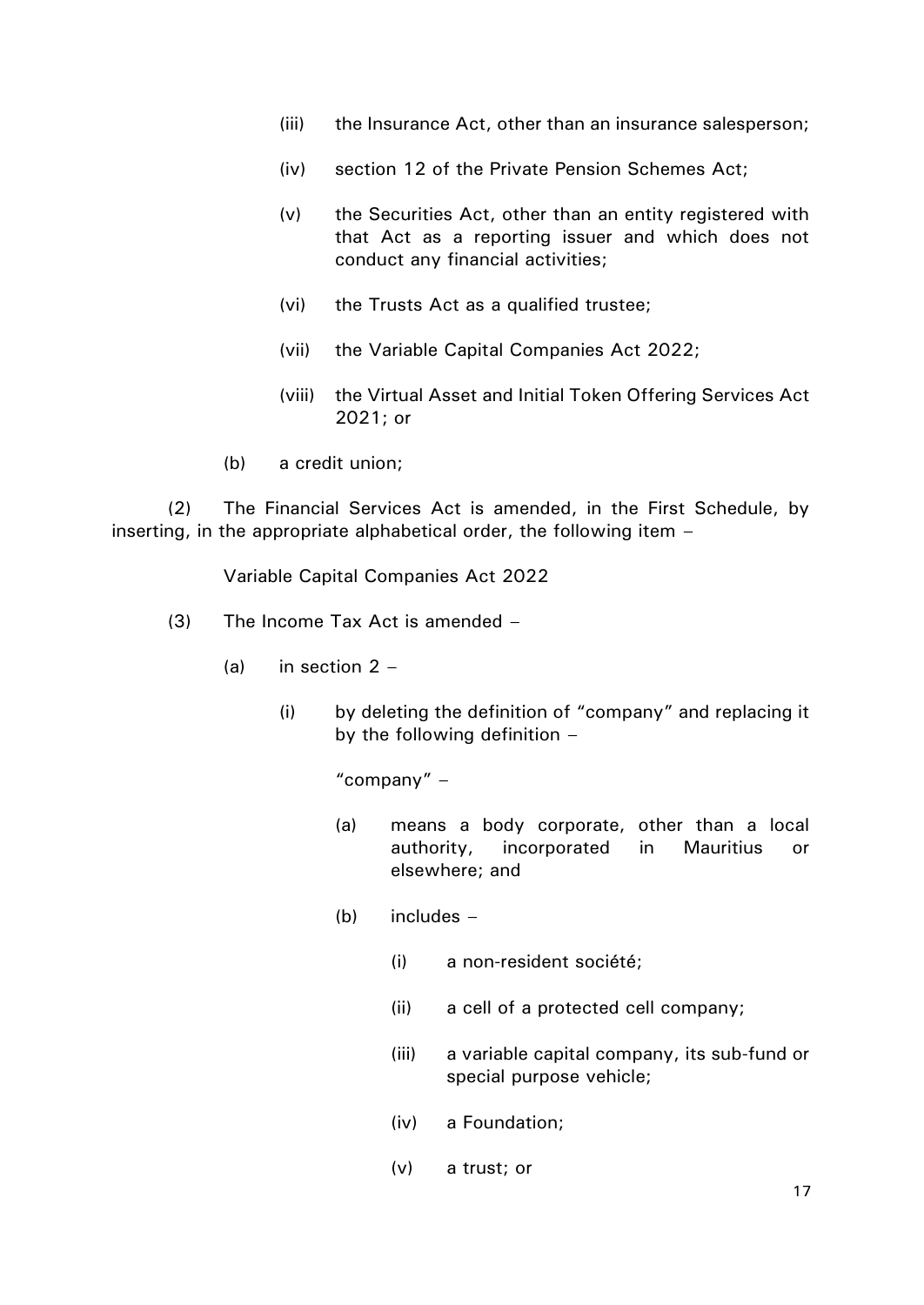- (vi) a trustee of a unit trust scheme; but
- (c) does not include a Land Area Management Unit;
- (ii) by inserting, in the appropriate alphabetical order, the following new definitions –

"special purpose vehicle" has the same meaning as in the Variable Capital Companies Act 2022;

"sub-fund" has the same meaning as in the Variable Capital Companies Act 2022;

(b) by inserting, after section 48, the following new section  $-$ 

#### **48A. Variable capital company**

(1) Where a variable capital company has made an election under section 24(1) of the Variable Companies Act 2022 to present separate financial statements for each of its sub-funds or special purpose vehicles, each sub-fund or special purpose vehicle shall be deemed to be an entity separate from the variable capital company and shall be liable to income tax in respect of its own income.

(2) Notwithstanding section 11 of the Variable Capital Companies Act 2022, the Director-General may recover any income tax due by a sub-fund or special purpose vehicle of a variable capital company from the company or from that sub-fund or special purpose vehicle.

(4) The Financial Services (Special Purpose Fund) Rules 2021 are amended, in rule 2, by deleting the definition of "scheme" and replacing it by the following definition –

"scheme" means –

- (a) a collective investment scheme authorised by the Commission under section 97 of the Securities Act;
- (b) a closed-end fund authorised by the Commission under section 97 of the Securities Act; or
- (c) a sub-fund under the Variable Capital Companies Act 2022.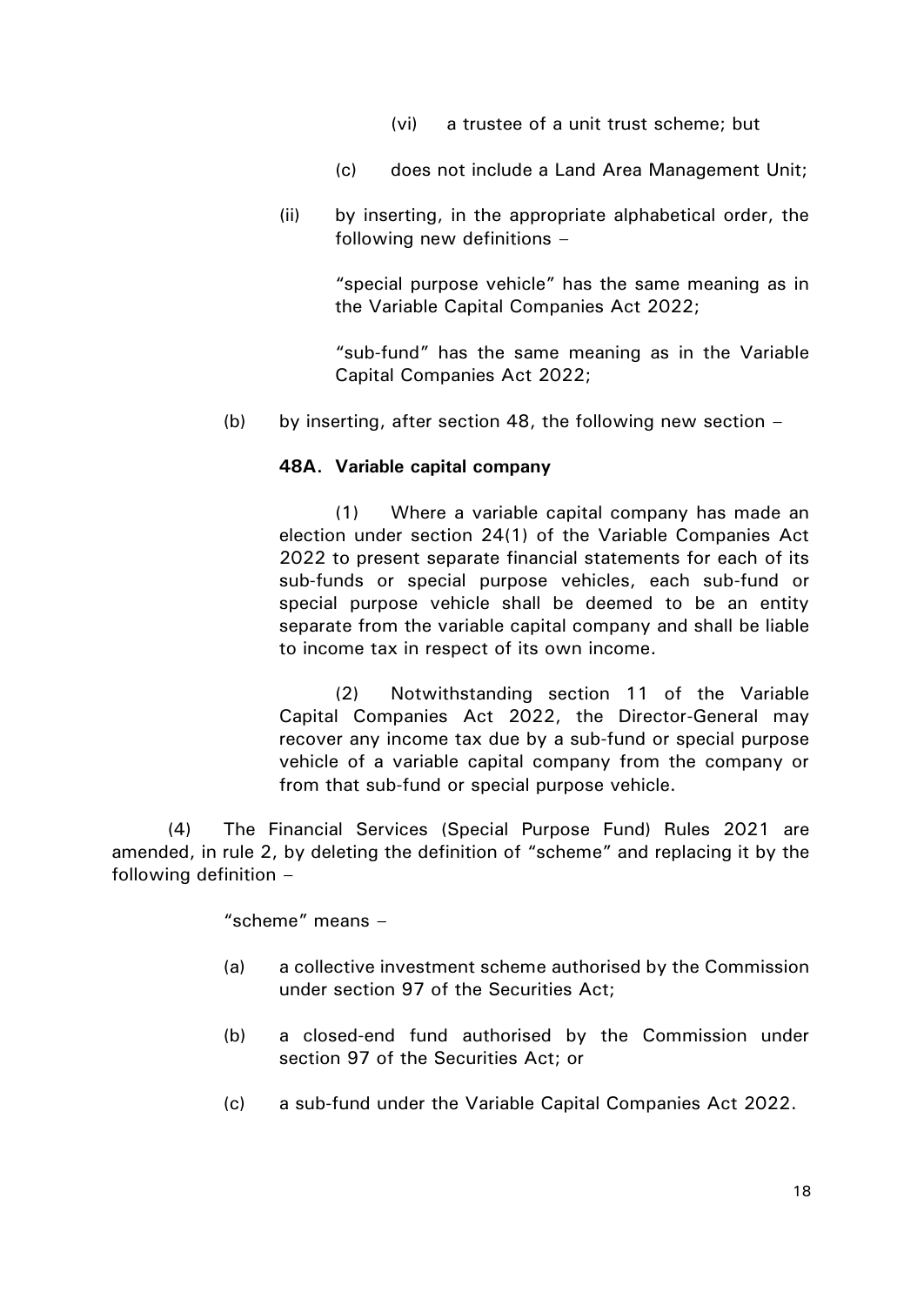(5) The Securities (Real Estate Investment Trusts) Rules 2021 are amended, in rule 2, by deleting the definition of "scheme" and replacing it by the following definition –

"scheme" means –

- (a) a collective investment scheme or a closed-end fund authorised by the Commission under section 97 of the Act; or
- (b) a sub-fund under the Variable Capital Companies Act 2022.

### **27. Regulations**

- (1) The Minister may
	- (a) make such regulations as he thinks fit for the purposes of this Act; and
	- (b) by regulations, amend the Schedule.
- (2) Any regulations made under subsection (1) may
	- (a) provide for the taking of fees and levying of charges;
	- (b) make provision for the sound management of a variable capital company;
	- (c) impose such reporting obligations as the Minister may deem necessary including a report in respect of the liquidity analysis and the profit and loss statement of a variable capital company; and
	- (d) provide that any person who contravenes them shall commit an offence and shall, on conviction, be liable to a fine not exceeding 5,000 rupees and to imprisonment for a term not exceeding one year.

#### **28. Commencement**

This Act shall come into operation on a date to be fixed by Proclamation.